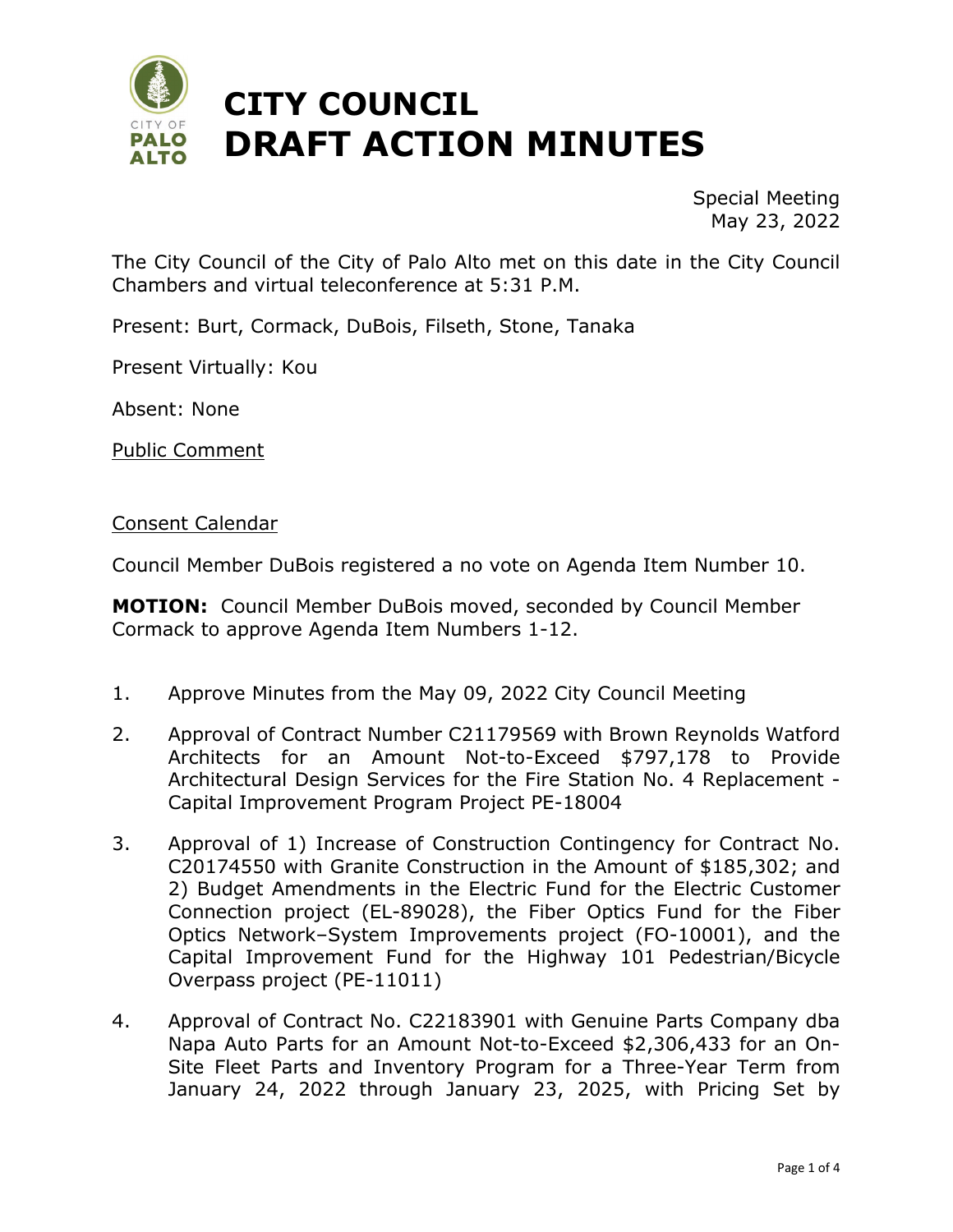# **DRAFT ACTION MINUTES**

Cooperative Sourcewell Contract No. 110520 with Genuine Auto Parts Company dba Napa Integrated Business Solutions; and Approve and Authorize the City Manager or Their Designee to Execute an Amendment to Contract No. C22183901 to Extend the Term for up to One Additional Year through January 24, 2026 (Provided that the Cooperative Sourcewell Contract is Extended for an Additional Year) for an Additional Amount Not to Exceed \$831,227 (Annual Amount Is Subject to Adjustment Provided the Total Contract Amount Is Not Exceeded), for a Total Not to Exceed Amount of the Contract, if Extended, of \$3,137,660

- 5. Adoption of **RESOLUTION 10041** of Intent to Not Levy Assessments for the Business Improvement District (BID) in FY2023, and Setting Public Hearing for June 6, 2022
- 6. Approval of the Acceptance of State of California Citizens Options for Public Safety (COPS) Funds of \$103,648 and a Budget Amendment in the Supplemental Law Enforcement Services Fund
- 7. Adoption of **RESOLUTION 10042** Certifying Compliance with the California Surplus Land Act as Required by MTC's One Bay Area Grant (OBAG) Grant Programs
- 8. Authorize the City Manager to Commit Two Million Dollars (\$2,000,000) from the City's Affordable Housing Funds for the Affordable Housing Project at 525 E. Charleston Avenue.
- 9. Adoption of **RESOLUTION 10043** Authorizing a City Grant Application for the State Local Housing Trust Fund Program, Designation of Affordable Housing Funds as Local Matching Funds, Commitment to Targeting the Grant and Local Matching Funds, Approval of Grant Specific Underwriting and Other Financial Standards, and Authorization of City Manager or Designee to Manage the Grant
- 10. Approval of Amendment Number 2 to Contract Number C17164727 with Professional Account Management, LLC. for Parking Citation Processing and Collections to Extend the Term and Increase the Amount by \$70,000, for a new Not-To-Exceed Total of \$720,000
- 11. Approval of Amendment #4 to Contract C18171057 with AECOM and Extend the Term to April 2024 and Increase the Not-to-Exceed Compensation by \$722,170 for Additional Studies of Railroad Grade Separation Alternatives for a Total Not-to-Exceed of \$3,596,828

12. SECOND READING: Review and provide feedback on the proposed permanent parklet standards and program policies; and Adopt an interim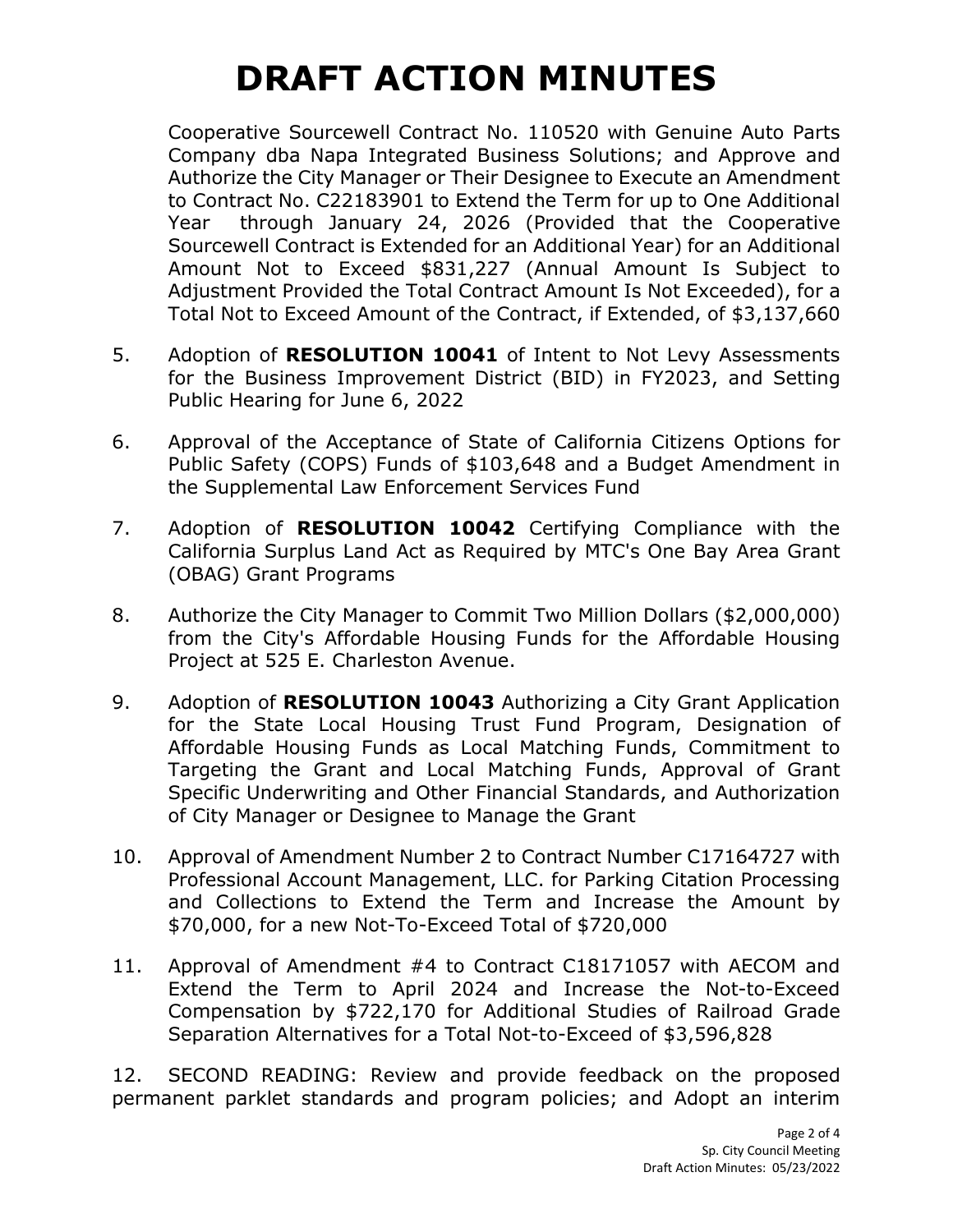## **DRAFT ACTION MINUTES**

**Ordinance 5551** and resolution to continue the pilot parklet program until December 31, 2022 (FIRST READING: May 9, 2022: PASSED 7-0)

#### **MOTION PASSED FOR AGENDA ITEMS 1-9, 11, 12:** 7-0

#### **MOTION PASSED FOR AGENDA ITEM 10:** 6-1, DuBois No

#### Action Items

1310 Bryant Street (Castilleja School Project) PUBLIC HEARING/QUASI JUDICIAL/LEGISLATIVE: Certification of an Environmental Impact Report (EIR) and Approval of Applications for (1) a Conditional Use Permit (CUP) Amendment to Increase Student Enrollment Initially to 450 Students Followed by Phased Conditional Increases to 540 Students; (2) a Parking Adjustment to Enable On-Site Parking Reduction; (3) a Variance to Replace Campus Gross Floor Area; (4) Architectural Review of Campus Redevelopment. Additionally, (5) Adoption of a Zoning Text Amendment Exempting Some Below-Grade Parking Facilities from Gross Floor Area. Zone District: R-1(10,000). Environmental Review: Final Environmental Impact Report (EIR) Published July 30, 2020; Draft EIR Published July 15, 2019

**MOTION:** Council Member Tanaka moved, seconded by Council Member Cormack to:

- A. Adopt a Resolution certifying the subject project's environmental impact report (Attachment B); and,
- B. Adopt an ordinance amending Title 18 to exempt certain below grade parking structures from the definition of gross floor area in lowdensity residential zones (Attachment C2); and,
- C. Direct staff to update the record of land use action to amend Condition #6 to limit the maximum number of events in a calendar year to 70 with no more than 32 of those events occurring after 6pm; and,
- D. Adopt a record of land use action approving a conditional use permit for a private school in the low-density residential zone; a variance to replace existing non-conforming floor area; architectural review for new academic buildings, site redesign and phased construction; and, a 14.4 percent parking adjustment (Attachment D).